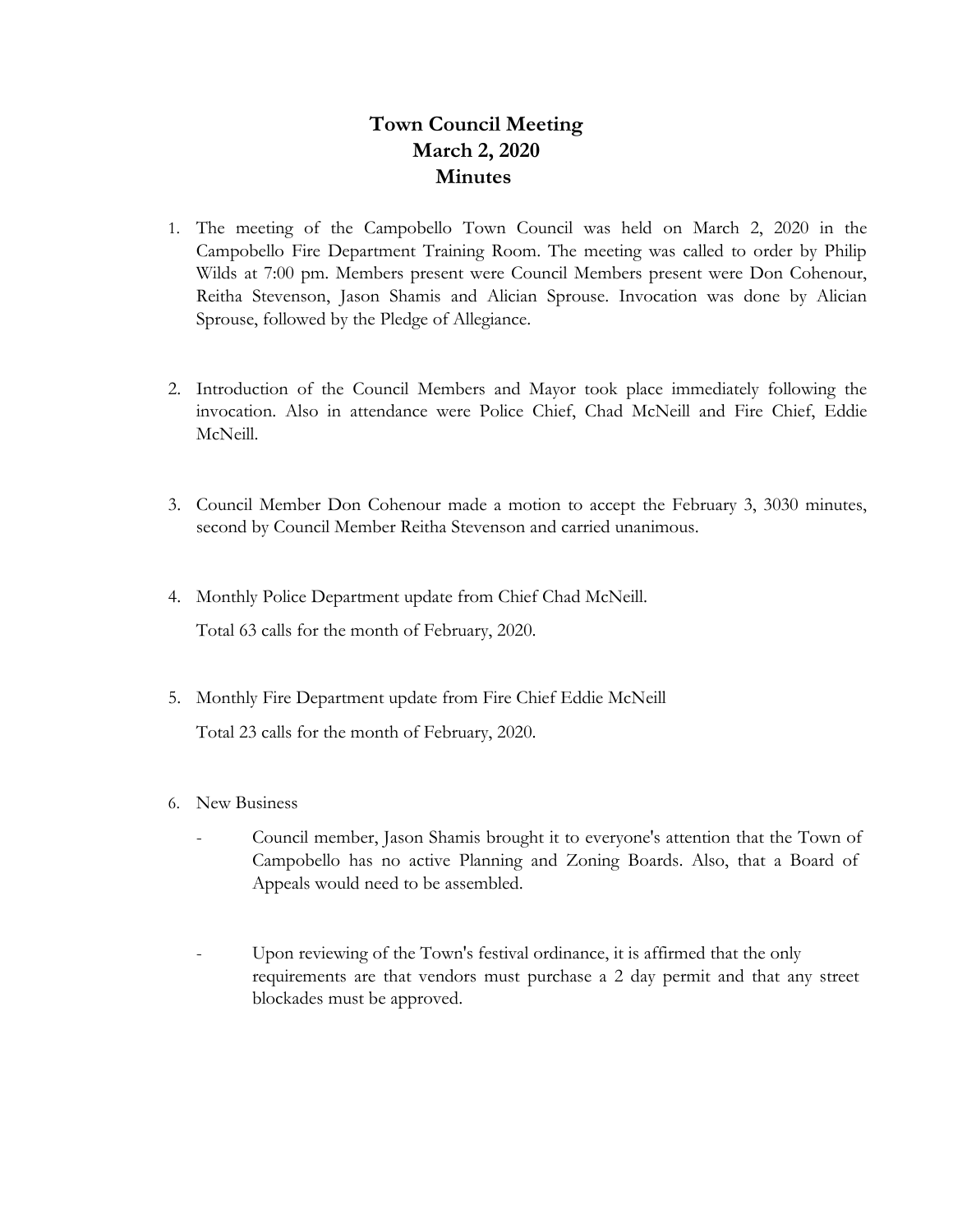- Council member, Alician Sprouse updated everyone as to the progress of the Family Fun Day scheduled for April 18<sup>th</sup>. She requested the approval of money for a large double-banner to hang across the road which would cost \$540.00, but could be reused if we did not include a date on the banner. Mayor Wilds made a motion for Alician to proceed with getting the banner, and seconded by Council Member Don Cohenour and carried unanimous. Alician also informed everyone that Space Walk has been reserved to bring a bouncy castle, along with a tenant, for a cost of \$350.00. Council member Reitha Stevenson asked about their liability insurance, which was provided to Town Hall upon payment of deposit.
- The Mayor brought up his disapproval of Campobello First Baptist's request for support with their fall festival. His reasoning for the disapproval is because it usually takes a festival 3-5 years to get off of the ground before making a profit, this festival could become large and costly and if the town did it for one church/organization then they would have to do it for all. Mayor Wilds made a motion to vote no on providing Campobello First Baptist with financial support of their festival, which was seconded by Jason Shamis and made carried unanimous.
	- Council member Don Cohenour brought up the hiring of attorney Amy Snyder as the town's attorney. He was impressed with her background, familiarity with municipalities and overall presentation. Motion was made by Council member, Reitha Stevenson to hire her as the town's attorney, which was seconded by council member, Jason Shamis and carried unanimous.
	- The motion to hire Elliott & Painter, LLP, as the town's CPA was brought by Don Cohenour. He also made a motion to forego getting the audits done from fiscal years 2016-2017 and 2017-2018, as the town has already been penalized for not having these done and it would cost the town more money than the fine amount that was paid. The Motion to hire and to begin auditing procedures using fiscal year 2018- 2019 was seconded by Reitha Stevenson and carried unanimous.
	- Chief Chad McNeill gave an update on the process of condemning the building on Smith Street. A certified letter had been sent to the owner of the property that he had 30 days to bring the building up to code.
	- Council member Alician Sprouse read the "We Believe In You", scholarship letter, which upon approval, will be given to the guidance counselor at Landrum High, Chapman High and Swofford. Motion was made by Don Cohenour to accept the letter, which was seconded by Reitha Stevenson and carried unanimous.
- 7. Old Business
	- none